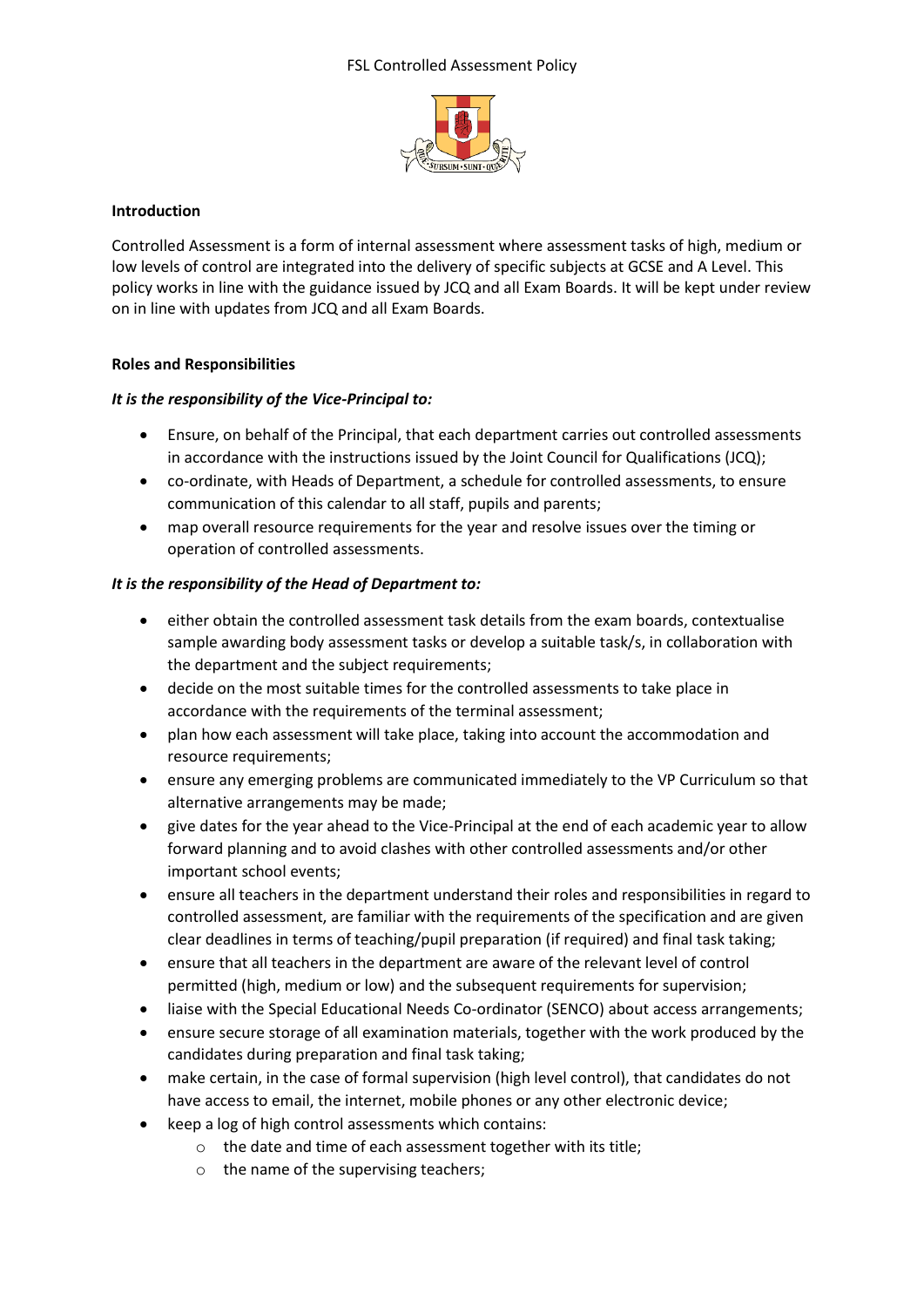## FSL Controlled Assessment Policy



- $\circ$  a copy of class list with candidates who were present during the assessment;
- o a log of incidents which occurred during the assessment.
- ensure display materials are removed or covered up, as required;
- make contingency arrangements for the event of absences by candidates or teachers for example, a second, alternative date for the controlled assessment and for longer absences, ensure special circumstances are applied for;
- arrange internal standardisation of marking by all teachers involved in assessing an internally assessed component and provide departmental training as appropriate;
- be sure that pupils are informed of the marks that have been submitted to the awarding body, having made clear that those marks are subject to change through the moderation process.

## *It is the responsibility of the Teaching Staff to:*

- comply with the relevant JCQ guidelines;
- understand and comply with the awarding body specification for conducting controlled assessments, including any subject-specific instructions, teachers' notes or additional information on the awarding body's website;
- obtain confidential materials/tasks set by the awarding body in sufficient time to prepare for the assessment(s) and ensure that such materials, together with the work produced by the candidates, are stored securely at all times;
- contribute to the decision as to how the controlled assessment should be incorporated into the scheme of work to provide a coherent sequence of learning and ensure students are well prepared for the controlled assessment – for example, in developing linguistic or practical assessment or carrying out fieldwork or research;
- allow students the chance, in the event of absence, to make up the time, if necessary;
- supervise assessments (at the specified level of control) and undertake the tasks required under the regulations, only permitting assistance to pupils as the specification allows;
- ensure that students and supervising teachers sign authentication forms on completion of an assessment;
- mark internally assessed/components using the mark schemes provided by the awarding body;
- submit marks at the required date, keeping a record of the marks awarded;
- retain candidates' work securely between assessment sessions;
- retain candidates' work securely until the closing dates for enquiries about results. In the event that an enquiry is submitted, retain the candidates' work securely until the outcome of the enquiry and any subsequent appeal has been conveyed to the centre;
- inform the Head of Department if malpractice is suspected who will then report to Vice-Principal regarding procedure to be followed;
- report immediately to the Head of Department and Vice Principal Curriculum if a pupil's work is lost or accidentally destroyed within the School. This will then be reported to the exam awarding body;
- note that if teacher teaches his/her own child, the centre must declare a conflict of interest and send the marked work to the moderator whether or not it is part of the sample.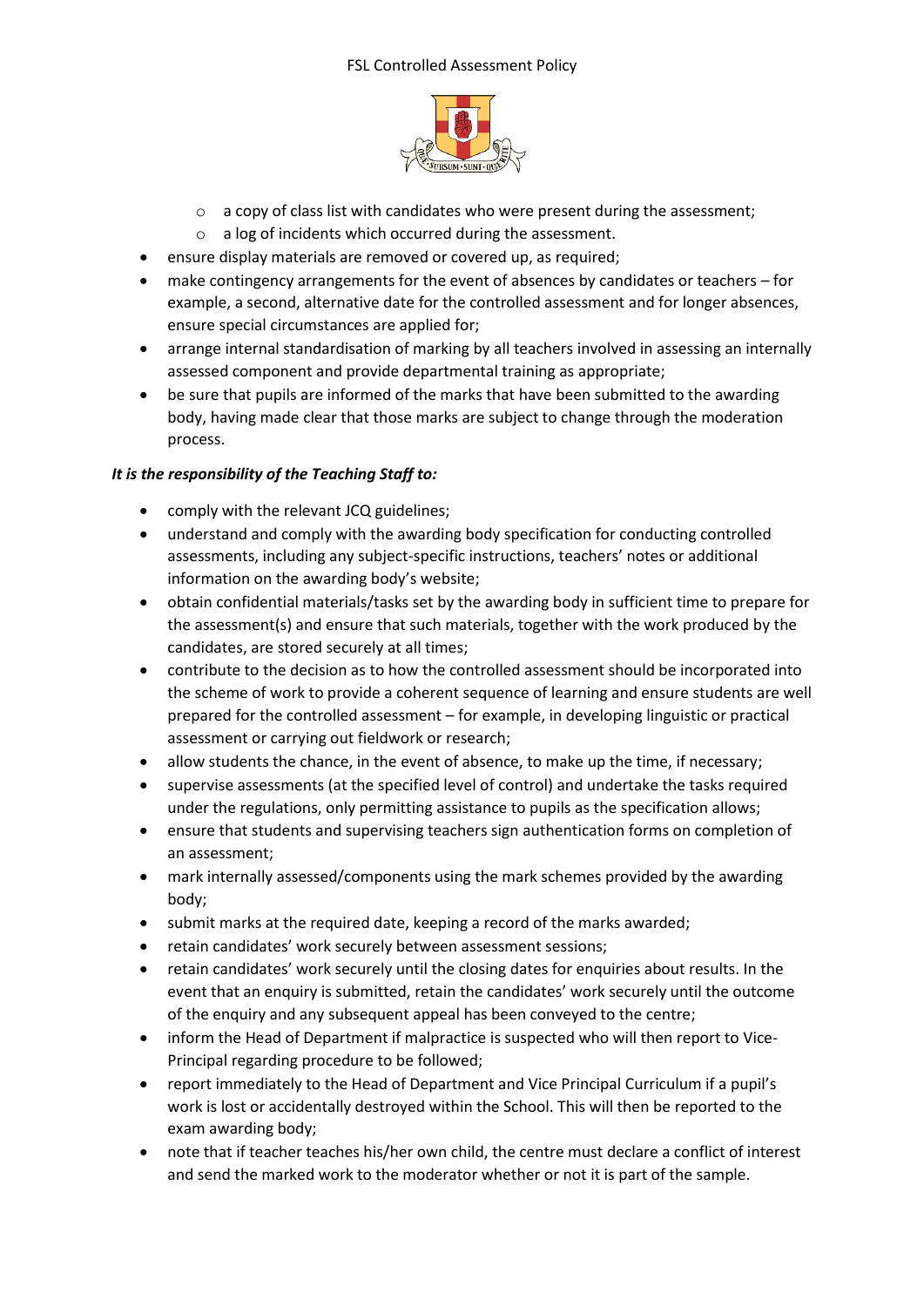

## *The Examinations Officer will:*

- enter pupils for the relevant units of study;
- enter pupils' cash-in codes for the terminal examination series;
- be responsible for the receipt, safe storage and safe transmission of materials;
- ensure where mark sheets are completed on-line that the Head of Department is able to complete all the necessary documentation in an appropriate manner and oversee that this is forwarded to the Awarding Body;
- ensure that only appropriate members of staff have access to the submission of controlled assessment/coursework marks;
- on the few occasions where controlled assessment cannot be conducted in the classroom, arrange suitable accommodation where controlled assessment can be carried out, in liaison with the Vice Principal.

# *The Special Educational Needs Co-ordinator will:*

- ensure access arrangements are in place;
- work with teaching staff to ensure requirements for support are met.

## **Appeals procedure** *(please see the FSL Internal Appeals document for further details)*

Friends' School is committed to ensuring that whenever its staff mark candidates' work this is done fairly, consistently and in accordance with the awarding body's specification and subject-specific associated documents.

Candidates' work will be marked by staff who have appropriate knowledge, understanding and skill, and who have been trained in this activity. Friends' School is committed to ensuring that work produced by candidates is authenticated in line with the requirements of the awarding body. Where a number of subject teachers are involved in marking candidates' work, internal moderation and standardisation will ensure consistency of marking.

Friends' School will:

- ensure that candidates are informed of their centre assessed marks so that they may request a review of the centre's marking before marks are submitted to the awarding body;
- inform candidates that they may request copies of materials to assist them in considering whether to request a review of the centre's marking of the assessment;
- on request, make available to the candidate copies of work that has been assessed;
- provide candidates with sufficient time, normally at least five working days, in order to allow them to review copies of materials and reach a decision;
- provide a clear deadline for candidates to submit a request for a review of the centre's marking. Requests will not be accepted after this deadline. Requests must be made in writing (**IA1**);
- allow sufficient time for the review to be carried out, to make any necessary changes to marks and to inform the candidate of the outcome, all before the awarding body's deadline;